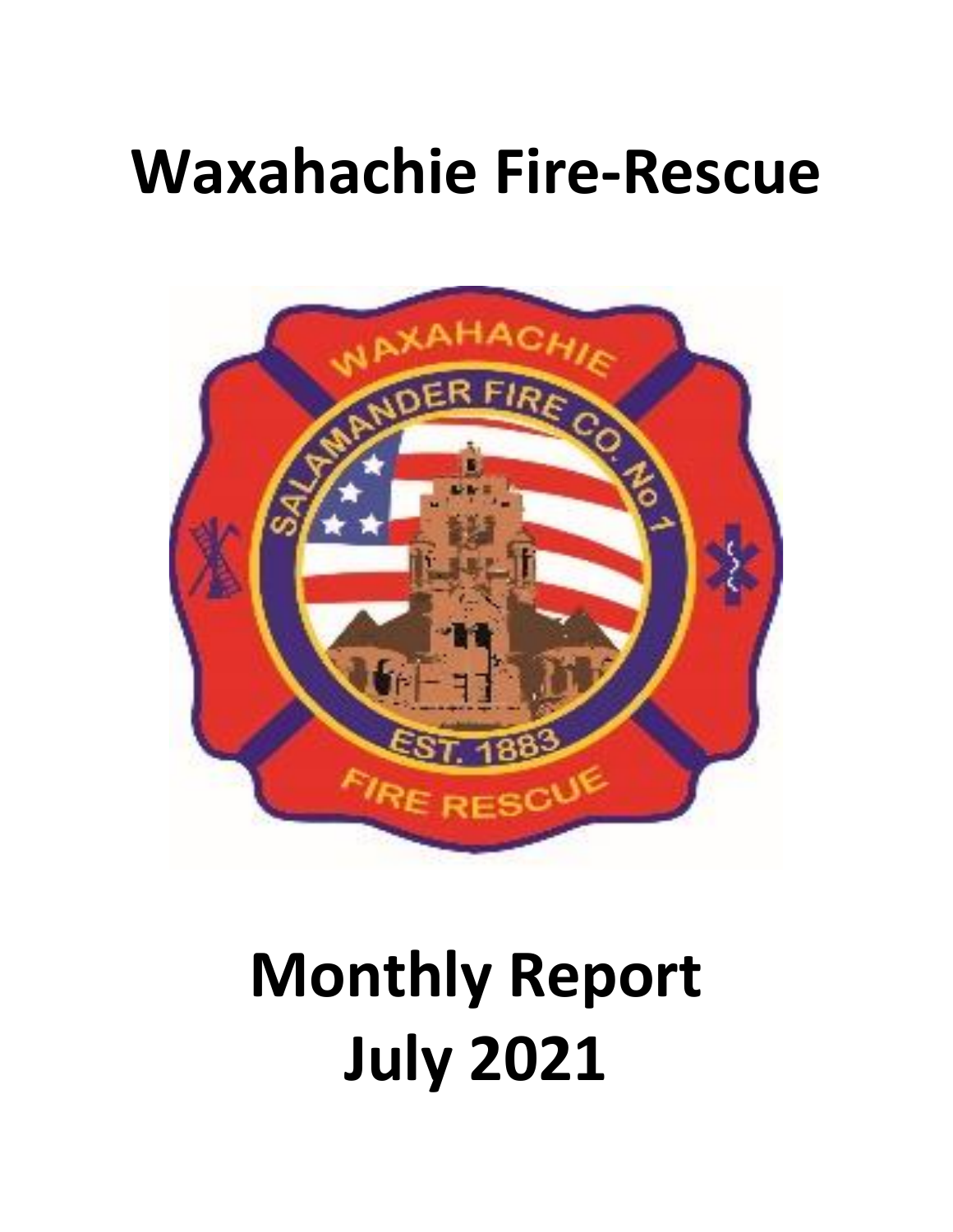

## **Fire Statistics**



| <b>Major Incident Type</b>                        | Count | Percentage |
|---------------------------------------------------|-------|------------|
| <b>Fires</b>                                      | 14    | 3.38       |
| Overpressure rupture, explosion, overheat-no fire | 0     | 0.00       |
| Rescue & Emergency Medical Service                | 293   | 70.77      |
| Hazardous Condition (No Fire)                     |       | 1.69       |
| Service Call                                      | 46    | 11.12      |
| Good Intent Call                                  | 15    | 3.62       |
| <b>False Alarm and False Call</b>                 | 39    | 9.42       |
| Severe Weather & Natural Disaster                 | ŋ     | 0.00       |
| Special Incident Type                             |       | 0.00       |
| <b>Total All Calls</b>                            | 414   |            |

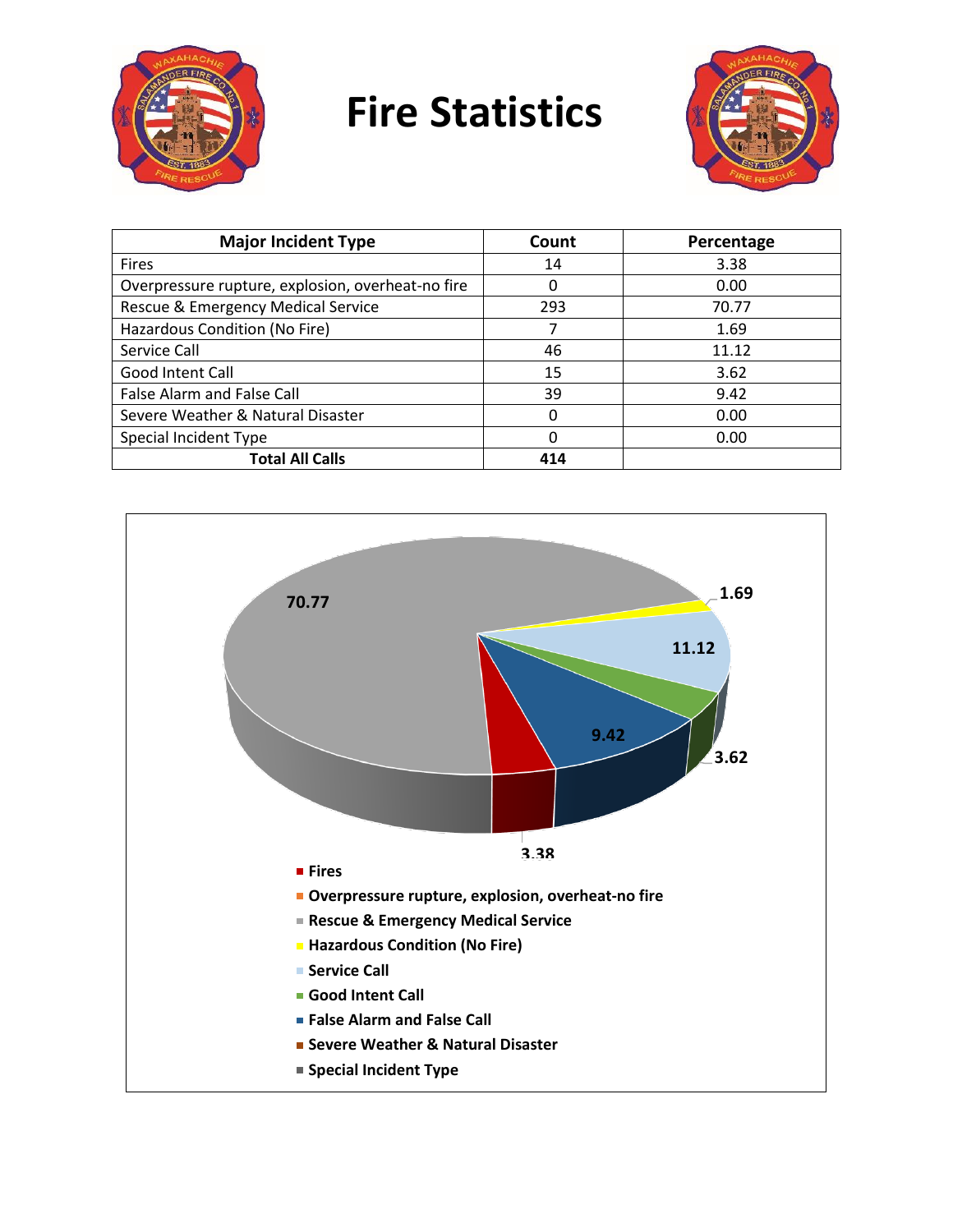

**Fire-Rescue Incident** 

### **Response Time Analysis**



| <b>Response Minutes</b>               | Count | Percentage                         |
|---------------------------------------|-------|------------------------------------|
| 00                                    | 4     | 1.00                               |
| 01                                    | 5     | 1.24                               |
| 02                                    | 36    | 8.96                               |
| 03                                    | 63    | 15.67                              |
| 04                                    | 77    | 19.15                              |
| 05                                    | 77    | 19.15                              |
| 06                                    | 53    | 13.18                              |
| 07                                    | 28    | 6.97                               |
| 08                                    | 20    | 4.98                               |
| 09                                    | 15    | 3.73                               |
| 10                                    | 1     | 0.25                               |
| 11                                    | 8     | 1.99                               |
| 12                                    | 5     | 1.24                               |
| 13                                    | 2     | 0.50                               |
| $14+$                                 | 8     | 1.99                               |
| <b>Total of All Incident Arrivals</b> | 402   | <b>Average Response Time 05:47</b> |
| <b>Cancelled Prior to Arrival</b>     | 12    | ΝA                                 |
| <b>Total Incidents</b>                | 414   |                                    |

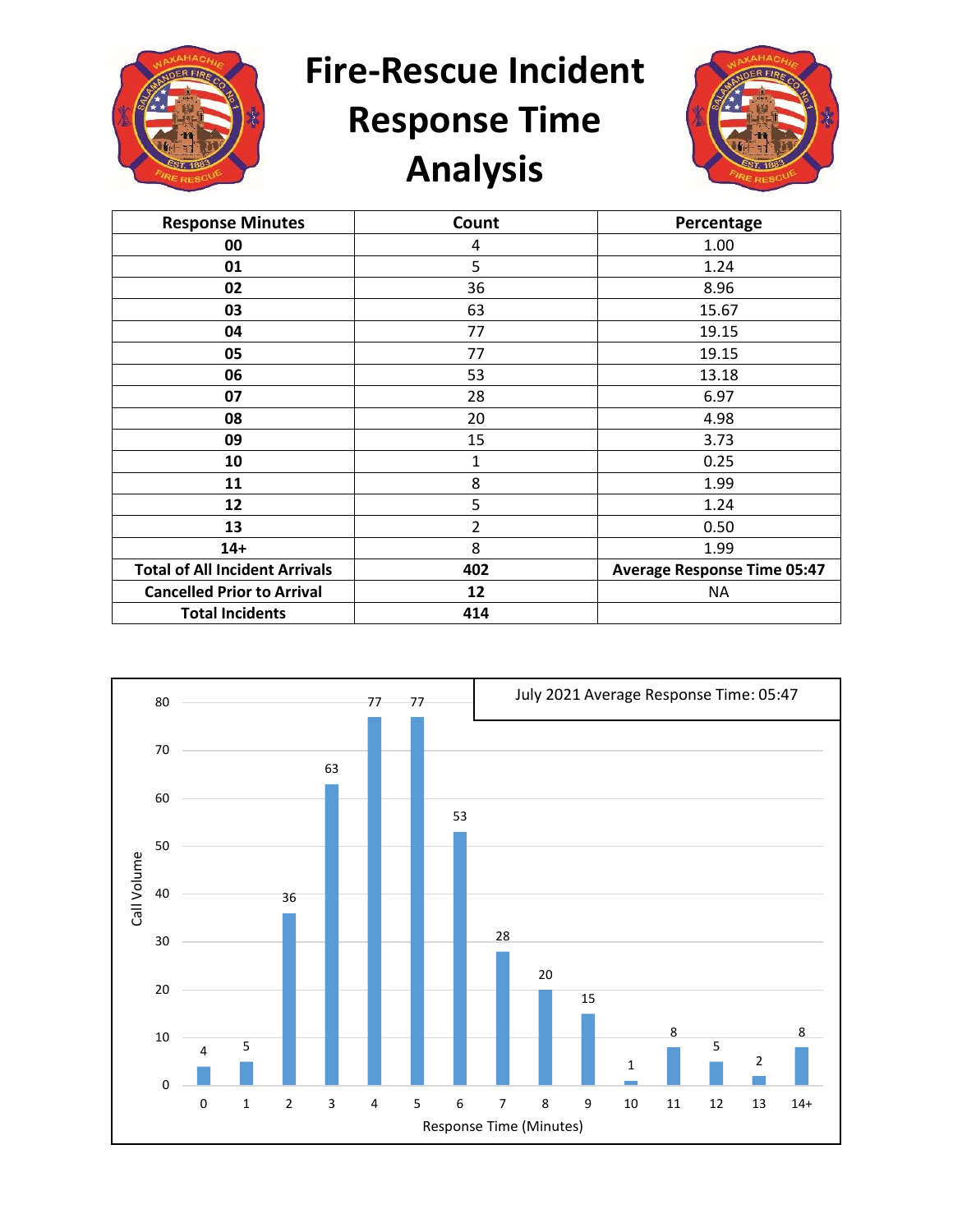

#### **Monthly Fire Prevention / Inspection Statistics**



| <b>Fire Prevention &amp; Inspection Activity</b> | Count        | Percentage |
|--------------------------------------------------|--------------|------------|
| Certificate of Occupancies                       | 23           | 19.00      |
| Fire Alarm Inspection                            | 4            | 3.31       |
| <b>Foster Home Inspections</b>                   | $\mathbf{1}$ | 0.83       |
| <b>General Inspections</b>                       | 22           | 18.18      |
| <b>Plan Reviews</b>                              | 25           | 20.66      |
| Site Inspections                                 | $\Omega$     | 0.00       |
| <b>Fire Sprinkler Inspections</b>                | 23           | 19.00      |
| Ventahood Inspections                            | 6            | 4.96       |
| Other Inspections                                | 4            | 3.31       |
| Re-Inspections                                   | 4            | 3.31       |
| <b>Total Inspections</b>                         | 112          | 92.56      |
| Consultations                                    | 0            | 0.00       |
| <b>Control Burn Authorizations</b>               | 1            | 0.83       |
| <b>Presentations Made</b>                        | 0            | 0.00       |
| <b>Total Miscellaneous Activity</b>              | 1            | 0.93       |
| Incident Response (on-duty)                      | 8            | 6.60       |
| Incident Response (off-duty)                     | 0            | 0.00       |
| <b>Total Incident Responses</b>                  | 8            | 6.60       |
| Fire/Arson Investigations Performed (on-duty)    | 0            | 0.00       |
| Fire/Arson Investigations Performed (off-duty)   | 0            | 0.00       |
| <b>Total Investigations</b>                      | 0            | 0.00       |
| <b>Total All Activities</b>                      | 121          |            |